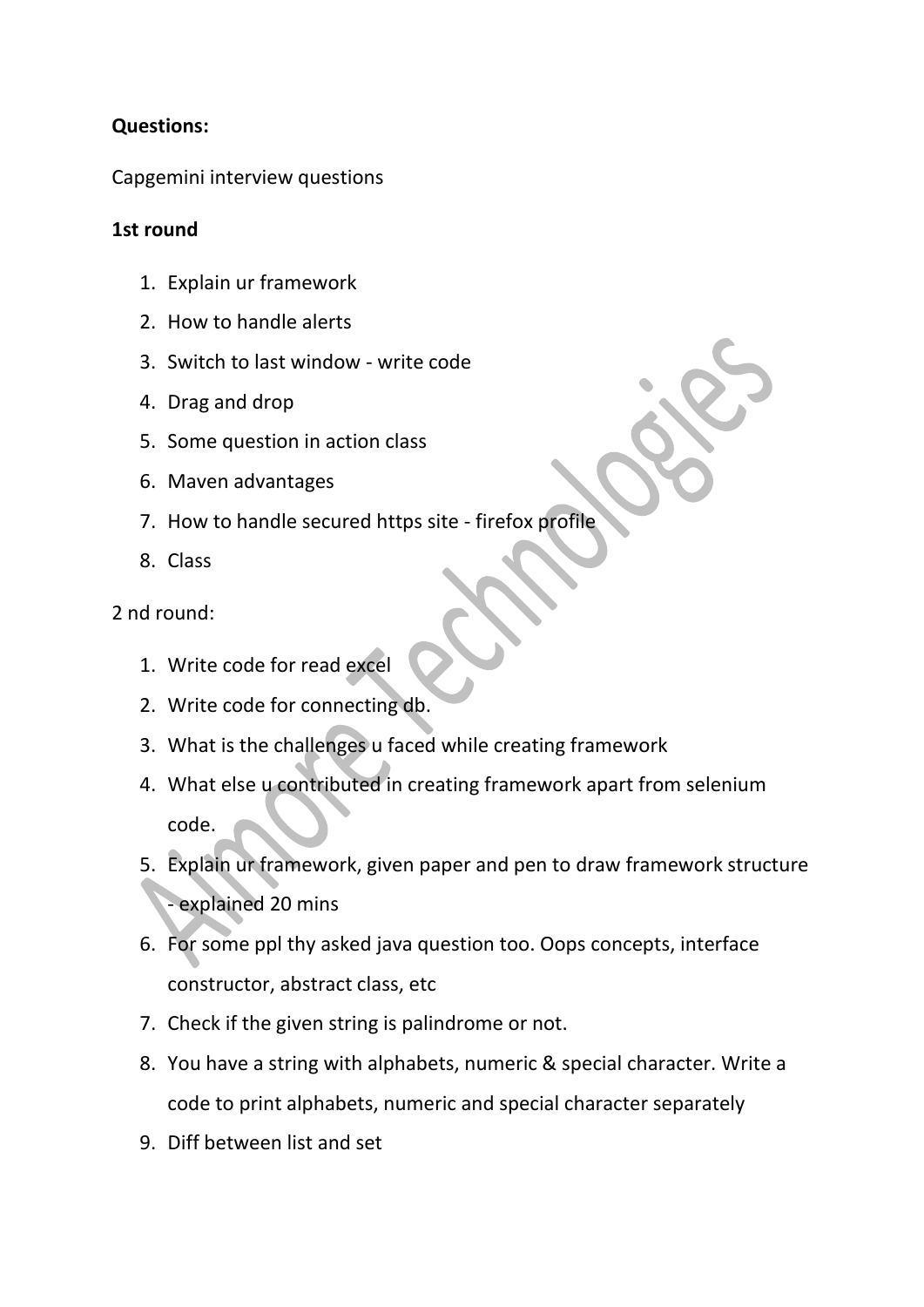- 10. Assume you have a table with col a as  $\{1, 2, 3, 4, 5\}$  and col b with  $\{4, 5, 7\}$ . Write a sql query to fetch the common data alone
- 11. Given an array int  $a[] = int a[1, 2, 2, 6, 7, 3, 4, 4, 5, 5, 6, 7]$ . Find the duplicate numbers in the above array and store in to a separate array
- 12.Explain about your framework
- 13.Write a program to copy all contents from one excel sheet to another sheet?
- 14.Difference between find element and find elements
- 15.% of automation tests and manual tests in project ? How will you classify the test cases to be done in manual or automation
- 16.Challenges faced in selenium
- 17.Write a code to read a data from excel and verify the data matches with the drop-down option available in page
- 18.You have 5 windows. If title matches with that window, then leave it open else close the window.
- 19.What are all the exception you know
- 20.How will you click on the element that is present in a nested frame
- 21.Write a code to print the number in reverse order and if it is odd number omit it
- 22.How will you know that the element is visible or not in page
- 23.Print the total no of broken link in page
- 24.How will you run failed cases in testng
- 25.Say in those failed cases some cases are not ready and need to be omitted. How will you achieve it without changing the code
- 26.Write a code to run the same code twice and it should complete within 3 sec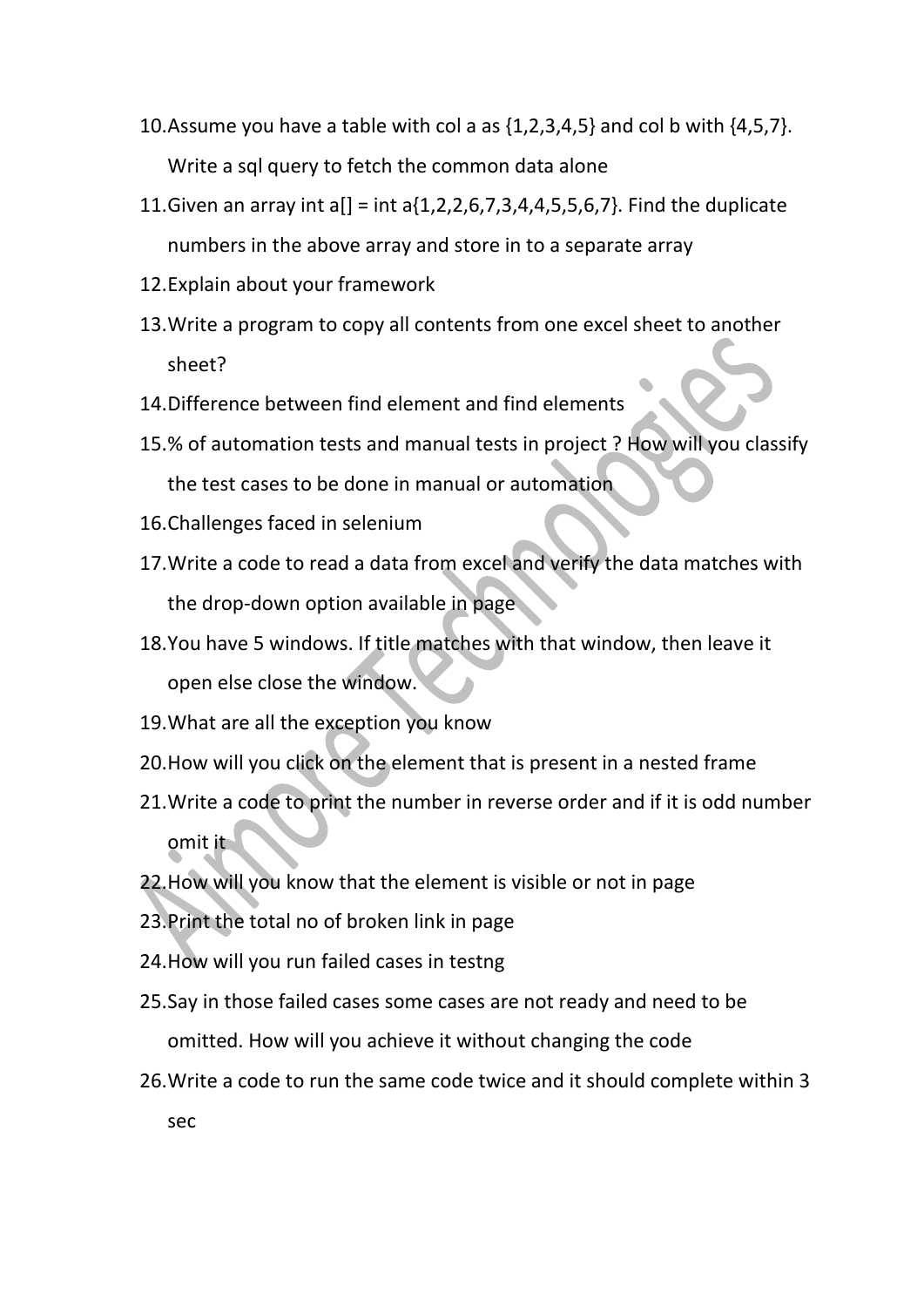- 27.Method a has annotation priority 1 and method b has depended on methods a and priority 2 and method c has priority -34. In what order the method executes
- 28.How to run entire code in package and exclude only 2 methods in class without changing code
- 29.What do you know about inheritance
- 30.What is overloading and overriding
- 31.Say a variable is declared as static in class a and class b extends class a. Can i modify the variable value in class b
- 32.What is reflection in java
- 33.How will you run a specific set of testcases in parallel and some testcases in sequential
- 34.How do you verify that the checkbox is selected and if not the select the checkbox

.csv and xml file format reader

- . Click check box in a frame and enter text in another frame and come back to previous frame to submit
- 35.Tell about ur framework
- 36.What s ur role in jenkins
- 37.Inner join and left join
- 38.Why you coming out of amazon
- 39.Drag and drop : is it possible to drag from a window and drop it on another window
- 40. given an input 123abc,;) i need output as  $a=123 b = abc c =$ ;)
- 41.Wap to reverse your name
- 42.Wap to display the following output
- 43.Input fname143 lname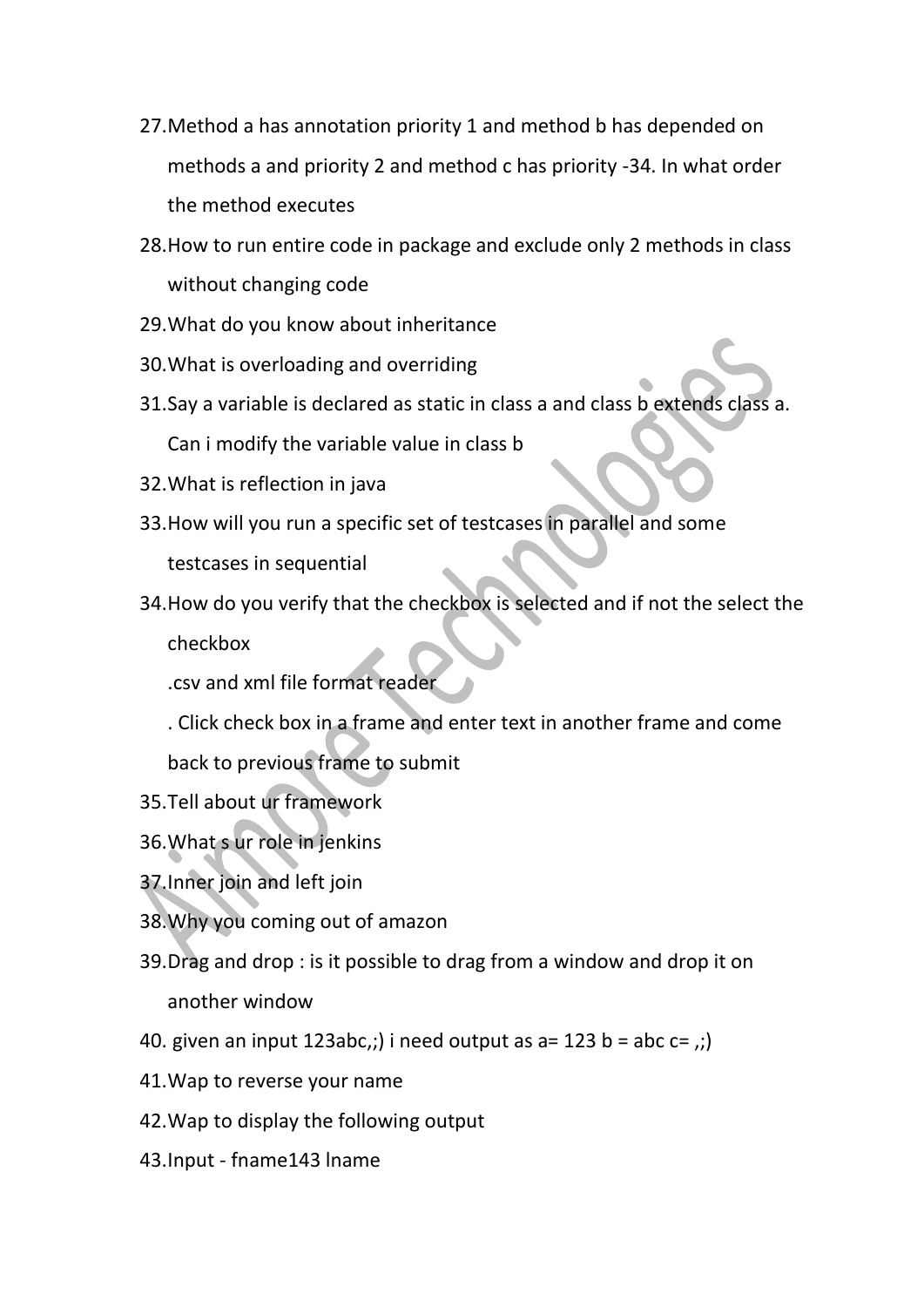- 44.Output fname lname8
- 45.Write a logic to close all the child browser and come back to the parent browser and perform some action
- 46.How do you perform a right click
- 47.What is jenkins
- 48.X path syntax for following and following sibling
- 49.How do you scroll using java script executor
- 50.Click the button without using click(), submit().
- 51.What is scale out error and how you overcome that error
- 52.Difference between absolute nd relative xpath
- 53.Super interface for web driver interface
- 54.What are arrays?
- 55.What is overloading
- 56.How to give input text in the text box without calling the send keys() method?
- 57.What are the ways to refresh the browser using selenium?
- 58.How to handle hidden elements in selenium web driver?
- 59.How to download in selenium?
- 60.Difference between absolute nd relative xpath
- 61.Difference between final and static
- 62.What is string builder and string buffer
- 63.Java string is mutable or immutable
- 64.How do you read a javascript variable in selenium web driver?
- 65.How would you make sure that a page is loaded using selenium ?
- 66.How can u send text input to a focused element?
- 67.What is stale element exception?
- 68.How do you deal with frame elements in selenium on a page?